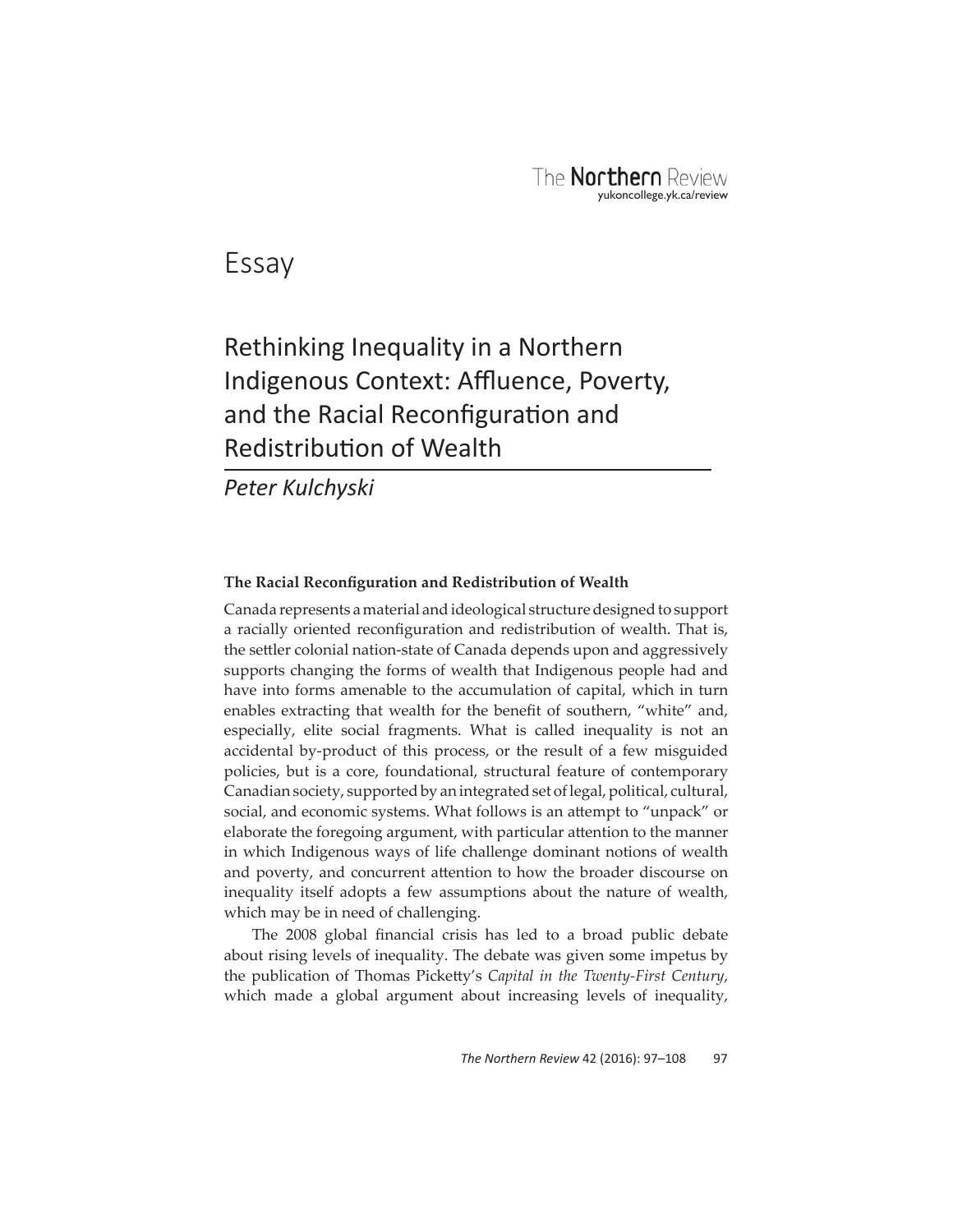and was also central to the "Occupy" movement's call for social change. The terms of the debate, however, have been almost entirely within the logical and discursive parameters of the capitalist economy. Hence, the easiest measures of inequality are wages of workers versus wages of chief economic officers, for example, a relative measure that has particularly deteriorated in the neo-liberal era. The neo-liberal era involved an intensification of capital accumulation largely through the redistribution of wealth upwards: the state became a vehicle for increasing corporate profits at the expense of expanding social programs. So the debate often tends towards arguments about corporate taxation levels, appropriate degrees of social support (especially health care), and the level of minimum wages: measurable indicators that can, across society and within the logic of the capitalist system, alleviate or reduce inequality. While Marxists argue, correctly in my view, that inasmuch as the system depends upon the exploitation of working people and is therefore structurally founded upon the creation and reproduction of inequality, it is still the case that the line of argument—except for revolutionaries—leads to the forms of amelioration noted above: greater corporate taxation, more social programs, higher minimum wages.

From a global perspective, the Canadian North represents a region where this logic urgently needs to be supplemented. The bush mode of production is still an everyday part of life in northern Indigenous communities. That means Dene, Inuit, Metis, and other northern peoples cannot be treated as a fragment of the working class whose problems can be ameliorated with higher wages. Something else is going on, a different dynamic is taking place in which the imposition of a dominant way of life is a part of the politics of oppression and resistance. And this "something else" demands attention.

Two well-known thinkers help elucidate the specific politics of northern hunters in broad global terms. In *Capital, Volume One*, Karl Marx described the process of separating people from their land as a central structural feature of capitalism, writing in a well-known passage:

> In the history of primitive accumulation, all revolutions are epoch-making that act as levers for the capitalist class in the course of its formation; but this is true above all for those moments when great masses of men are suddenly and forcibly torn from the means of subsistence, and hurled onto the labour market as free, unprotected and rightless proletarians. (876)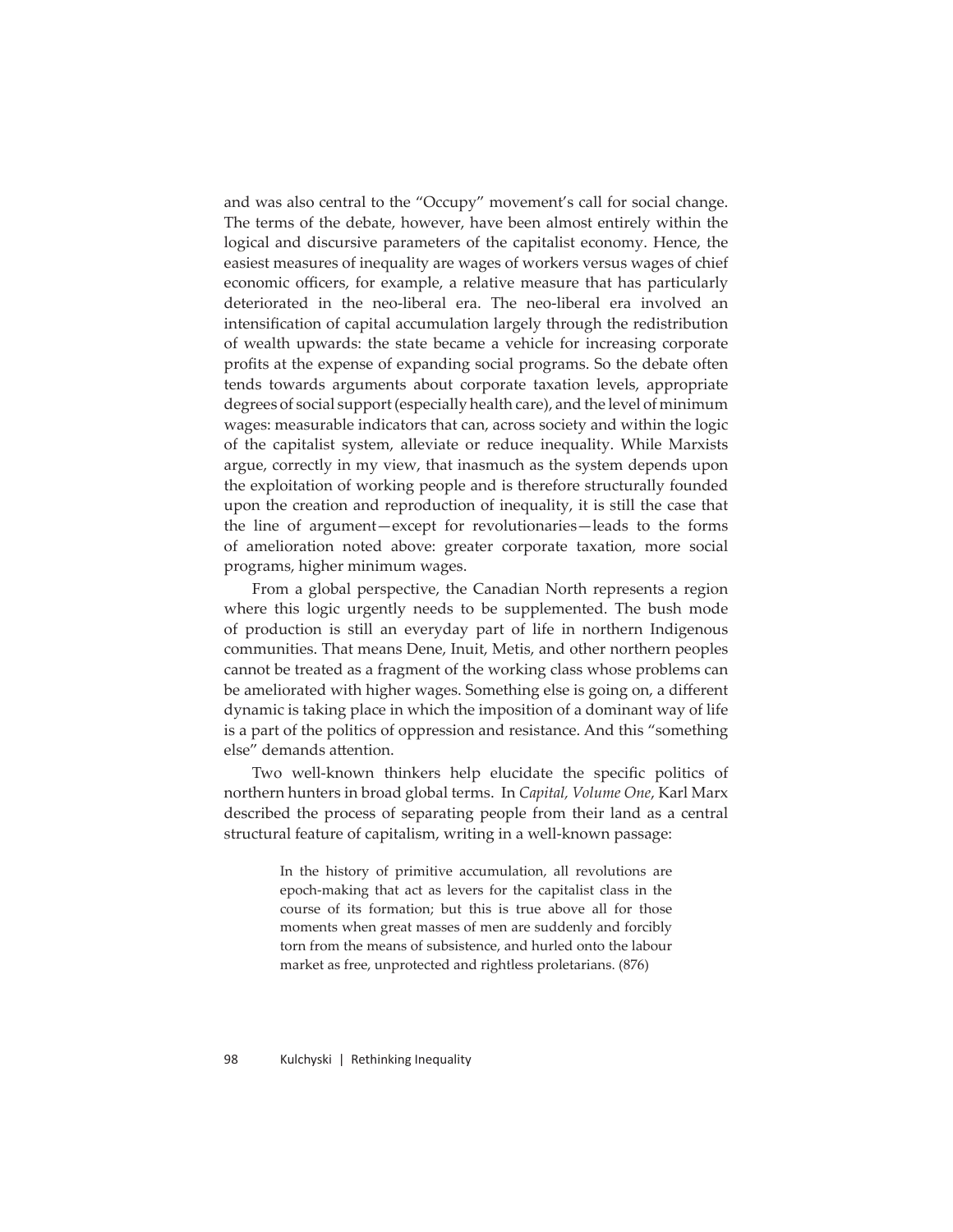Marx used the concept "primitive accumulation" to describe what I have called the racial reconfiguration and redistribution of wealth. Being "torn from the means of subsistence" means being separated from the land, a process northern hunters continue to struggle with. In the essays collected in *Customs in Common*, the great British social historian Edward Thompson had rather a lot to say about the struggle over tearing people from their means of subsistence, noting, for example, that "perhaps in the first six decades of the eighteenth century disputes about deer and other game, about fishing rights, about timber, about the exploitation of quarries, sand pits and peat, became more frequent and more angry" (106). What created these disputes was the totalizing spread of a quite different regime of property: "the concept of exclusive property in land, as a norm to which other practices must be adjusted, was now extending across the whole globe, like a coinage reducing all things to a common measure" (164).

While a number of thinkers (myself included, but see also David Harvey) have gained traction in recent years by arguing that "primitive accumulation" was not something that only happened in the early years of capitalism (that is, late eighteenth or early nineteenth century), but continues as a critical feature of capitalism today, Thompson saw this clearly in an essay he wrote in 1967: "what was said by the mercantilist moralists as to the failures of the eighteenth-century English poor to respond to the incentives and disciplines is often repeated, by observers and by theorists of economic growth, of the peoples of developing countries today" (396).

Northern Canada is a battleground, and the battle is over land use. The advocates of what is called "development" want to turn the land into a resource base in which raw materials are shipped south to power commodity production or to be turned into commodities. At the best, they argue that this will create a certain amount of temporary wage employment for some Indigenous people. For Indigenous hunting people, the racial reconfiguration and redistribution of wealth, or primitive accumulation, is about the destruction of a way of life through taking away the "means of subsistence," access to the land: this is the politics that needs to be understood before the issue of inequality gets raised. Raising taxation levels on the resource extraction companies, or raising the wage levels of Indigenous workers, or, again, developing a better social safety net, while not unimportant, are largely issues to the side of the major struggle over how the land will be used.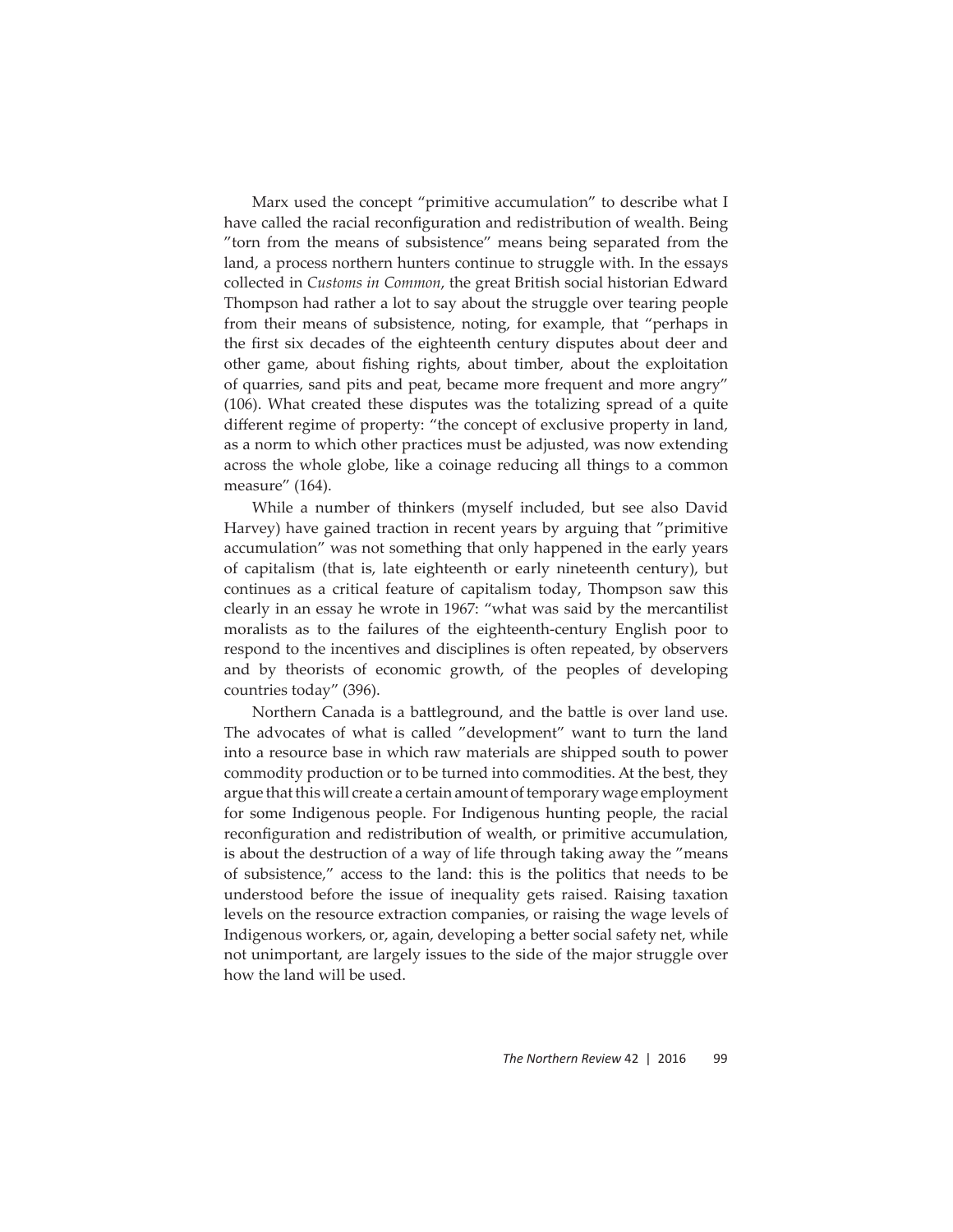#### **The Gillam Model of Development**

This is not to say that inequality does not exist in the North, rather that inequality needs to be framed within the context of an understanding or an appreciation of the nature of a struggle that represents different ways of life colliding. All across the provincial and Far North, the inequality that exists is starkly evident. There are basically two kinds of "small-town Norths" that exist. On the one hand, the industry towns of miners, loggers, oil-patch workers, hydro employees, and so on: the Kenoras, Thompsons, Prince Georges with their large white working-class populations and their paved roads and fully modernized infrastructures, facilities, and amenities. On the other hand, the Colville Lakes, the Old Crows, the Lac Brochets, with their Dene and Cree and Anishnabe and Inuit citizens and their isolation, often through lack of all-season road access, and gravel streets, water delivery, rundown everything, perpetual housing crises.

Of course, both social existences can often be found in the same place, as in Grand Rapids or Gillam, in northern Manitoba. In Gillam, a crown corporation, Manitoba Hydro, has built a suburban paradise for its workers, with detached houses, paved roads, lawns, and two hydro meters so they can subsidize employee's heating costs. Right next to these are the poorly insulated trailers ("mobile modular units" is how Hydro's executives refer to them) that local Fox Lake Cree Nation citizens occupy. When you pay so much for the electrical heat, there's little left over for such amenities as, well, food; never mind a pass for your children into the local swimming pool.

Today, in 2015, you have to wonder, if you're a young *Inninewak* girl or boy growing up in Gillam, and your neighbour's parents can buy them the latest computer gadgets, and they have a pass to the swimming pool, and the latest styles of clothes, and, and, and … You have to wonder if there's something wrong with you, or with your parents: why they have so much and you have so little. In a racialized context, the problem is even more aggravated. It is as if someone read Franz Fanon's words, always worth repeating, about the town of the colonized and the town of the colonizers and instead of seeing this as a criticism, used them as a design model: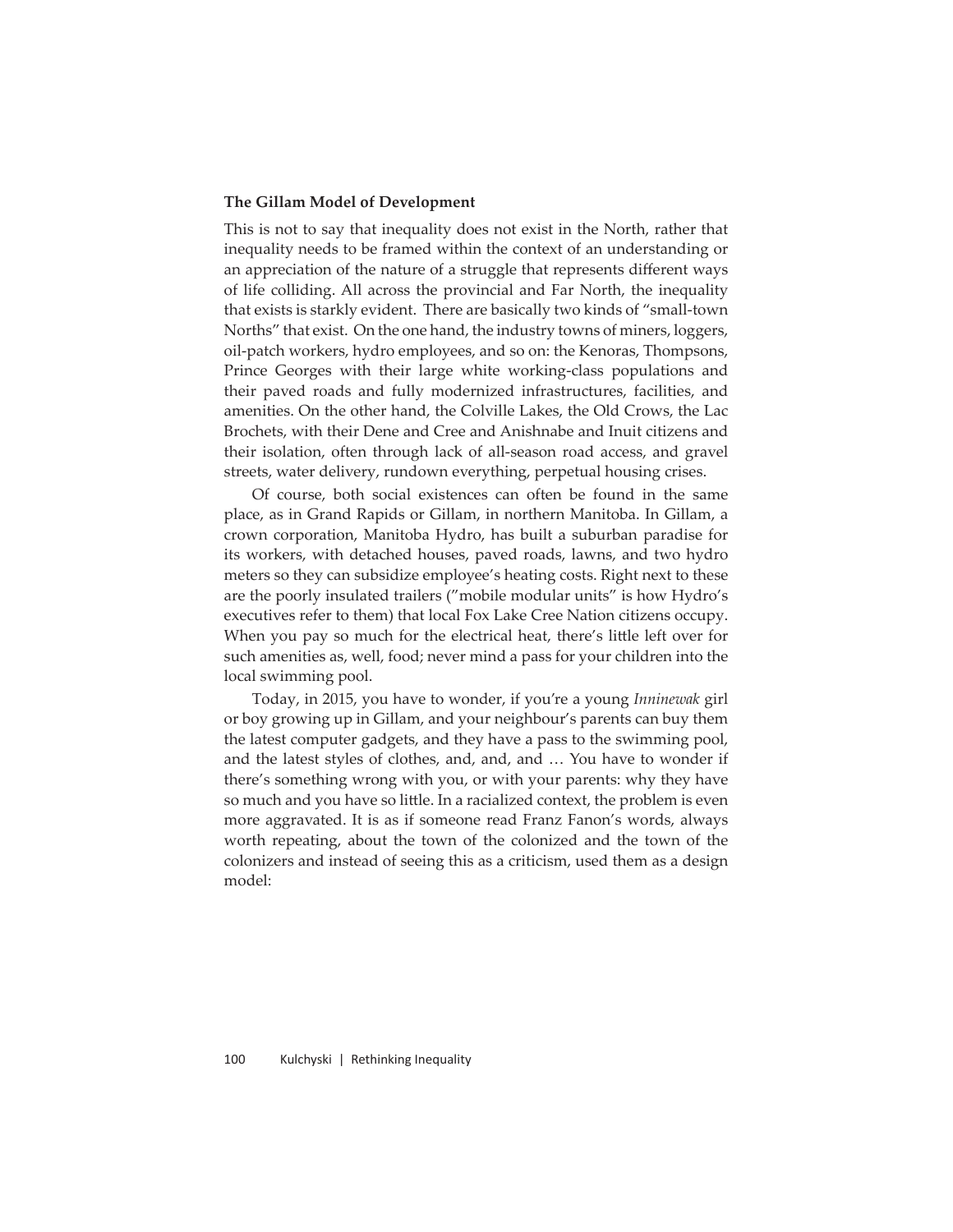The settlers' town is a strongly built town, all made of stone and steel. It is a brightly lit town; the streets are covered with asphalt, and the garbage cans swallow all the leavings, unseen, unknown and hardly thought about. The settler's feet are never visible, except perhaps in the sea; but there you're never close enough to see them. His feet are protected by strong shoes although the streets of his town are clean and even, with no holes or stones. The settler's town is a well-fed town, an easygoing town; its belly is always full of good things. The settlers' town is a town of white people, of foreigners.

The town belonging to the colonized people, or at least the native town, the Negro village, the medina, the reservation, is a place of ill fame, peopled by men of evil repute. They are born there, it matters little where or how; they die there, it matters not where, nor how. It is a world without spaciousness; men live there on top of each other, and their huts are built one on top of the other. The native town is a hungry town, starved of bread, of meat, of shoes, of coal, of light. The native town is a crouching village, a town on its knees, a town wallowing in the mire. It is a town of niggers and dirty Arabs. (39)

This can be called the Gillam model of development and it can be found all across the provincial and Far North of Canada. Most often the communities are comfortably separated by space so they do not have to be in close proximity. But in certain places, like Gillam, they are pushed up against each other. Where Indigenous communities are remote and isolated, the sting of inequality may not be as sharp. Where everyone is poor (at least, poor in terms of the dominant popular culture: we'll return to the question of defining wealth and poverty below), there is no shame in poverty. It is the shame that is the genuinely soul-destroying element of poverty, and that shame can happen when people's material needs are taken care of but they live side by side with people who enjoy more wealth, particularly when there are cultural, racial, or gender differences at play. The "vision," if it can be called that, of government officials and development economists alike, is one, ten, a thousand Gillams in northern Canada.

# **The Original Affl uent Society: Again!**

Another white male thinker to add to the mix: the anthropologist Marshall Sahlins. His collection of essays in *Stone Age Economics* begins with a very widely read one called "The Original Affluent Society" in which he argues that hunting peoples have been seriously underestimated by pretty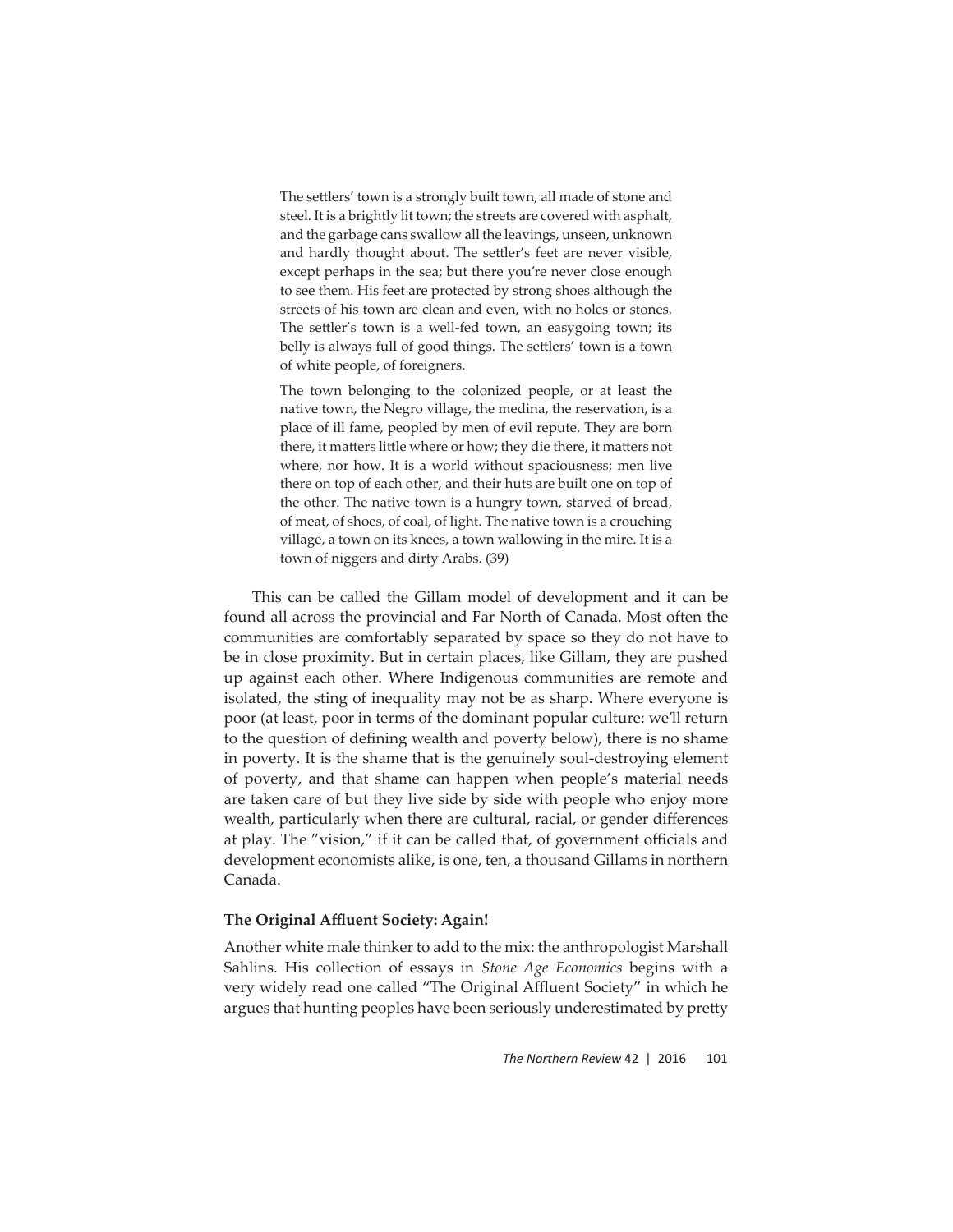much the entire Western world, including economists, social scientists, philosophers, and historians. The essay makes a number of intertwined and critical arguments that deserve repeated attention. Allow me to repeat the comments I made about his arguments in my book *Like the Sound of a Drum*:

> Sahlins provides two broad reasons for his reevaluation [of hunting peoples]. On the one hand, he argues that gatherers and hunters have greater leisure time than any of the economies that followed, suggesting that "hunters keep banker's hours" (34-35). On the other hand, Sahlins argues that there exists "a Zen road to affluence"  $(2)$ , that gatherers and hunters can take 'the path of least resistance' in the language of classical zen philosophy. Simply put, gatherers and hunters have fewer needs and those needs are relatively easily met. Any individual can make with her own hands the things she needs to survive and thrive. Moreover, there is a material limit that conditions the need structure. This material limit is an exigency that derives from the nomadic way of life of most gatherers and hunters. Again, simply put, in a society where you can only own what you can carry, your ownership or ability to accumulate has an upper limit. Sahlins writes: "of the hunter it is truly said that his wealth is a burden. In his condition of life, good can become 'grievously oppressive', as Guisinde observes, and the more so the longer they are carried around" (11).

> In this social context, objects must be viewed, not with the desire that we are increasingly provoked to adopt as an attitude towards things, but rather with suspicion. For these reasons, Sahlins argues persuasively that:

> > Hunting and gathering has all the strengths of its weaknesses. Periodic movement and restraint in wealth and population are at once imperatives of the economic practice and creative adaptations, the kinds of necessities of which virtues are made. Precisely in such a framework, affluence becomes possible (34).

Conversely, it is the world that carefully harnesses its resources and creates massive surpluses the enjoyment of which is restricted to relatively few, where meaningful, systematic, impoverishment becomes equally possible if not probable: "poverty is not a certain small amount of goods, nor is it just a relation between means and ends; above all it is a relation between people. Poverty is a social status. As such it is the invention of civilization (37). (See 46–47)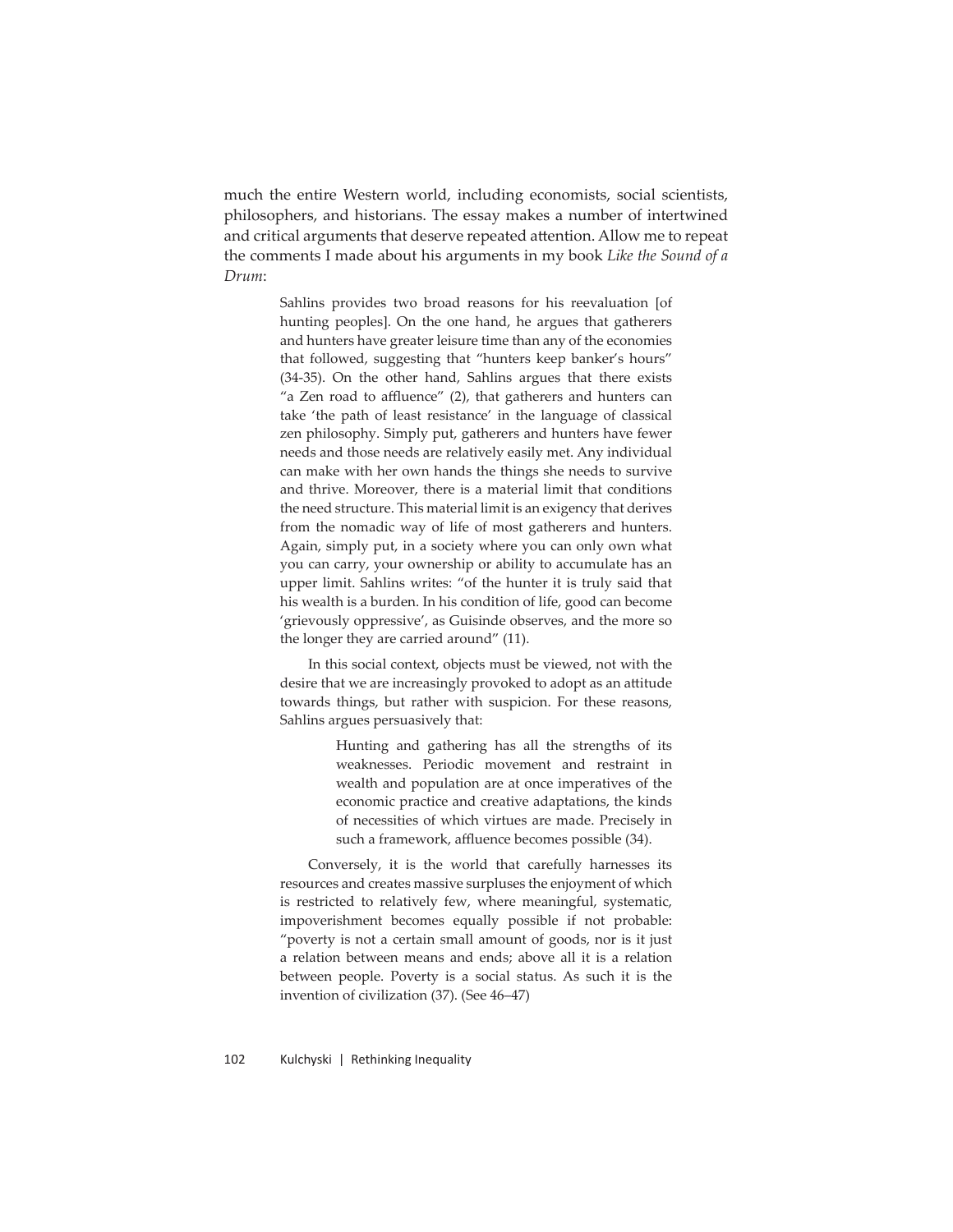Ultimately, Sahlin's argument leads straight down the path that would question the nature of wealth and poverty themselves. His note that "poverty is a social status" is a reminder of the corrosive power of inequality, an endemic though entirely reprehensible feature of contemporary social life. It also affords an opening into rethinking wealth.

#### **Bush Wealth**

There are at least three forms of wealth that are being "reconfigured" through the racial reconfiguration and redistribution of wealth. They are the community, the land, and time. These three features of Indigenous life can be characterized as "bush wealth," the wealth of Indigenous northerners. Everywhere, they are under assault; everywhere they resist that assault. They are in the pores of Indigenous cultures, but entirely ignored by the busy-workers who want to decry the horrific social circumstances of Aboriginal peoples and develop culturally appropriate systems of assimilation: band-aids to staunch the bleeding. Indigenous cultures themselves might be thought of as a fourth form of wealth, albeit somewhat more intangible—a discussion worth engaging in some other context.

Northern Indigenous communities represent a quickly vanishing social form: intergenerational communities of production. The "community" is among the most banalized and debased terms used in modern life: the university community, the special community of X, the sports community. These ephemeral, alienated social collectives are (nearly) random groupings of conformist possessive individuals. From Hobbes through to Nancy, western philosophy has described communities in "presentest" terms, and forgets the intergenerational structure of lasting communities. Likewise, most communities we encounter are communities of consumption where the pleasure of enjoying a particular cultural commodity links us to others with the same taste-profile. So to appreciate the wealth of Indigenous communities requires a more intense thought process. A female Elder from Gillam, as it happens, named Nancy Beardy, publically tells her terrifying story of being sexually assaulted by construction workers building one of the three dams that surrounds her hometown. What stays with me is how, after many years of turmoil, she gets advice from another female elder, and through that regains her strength. In spite of the many indignities, deprivations, and worse that come with the inequality and poverty, it is support from others in her community that helps her carry on.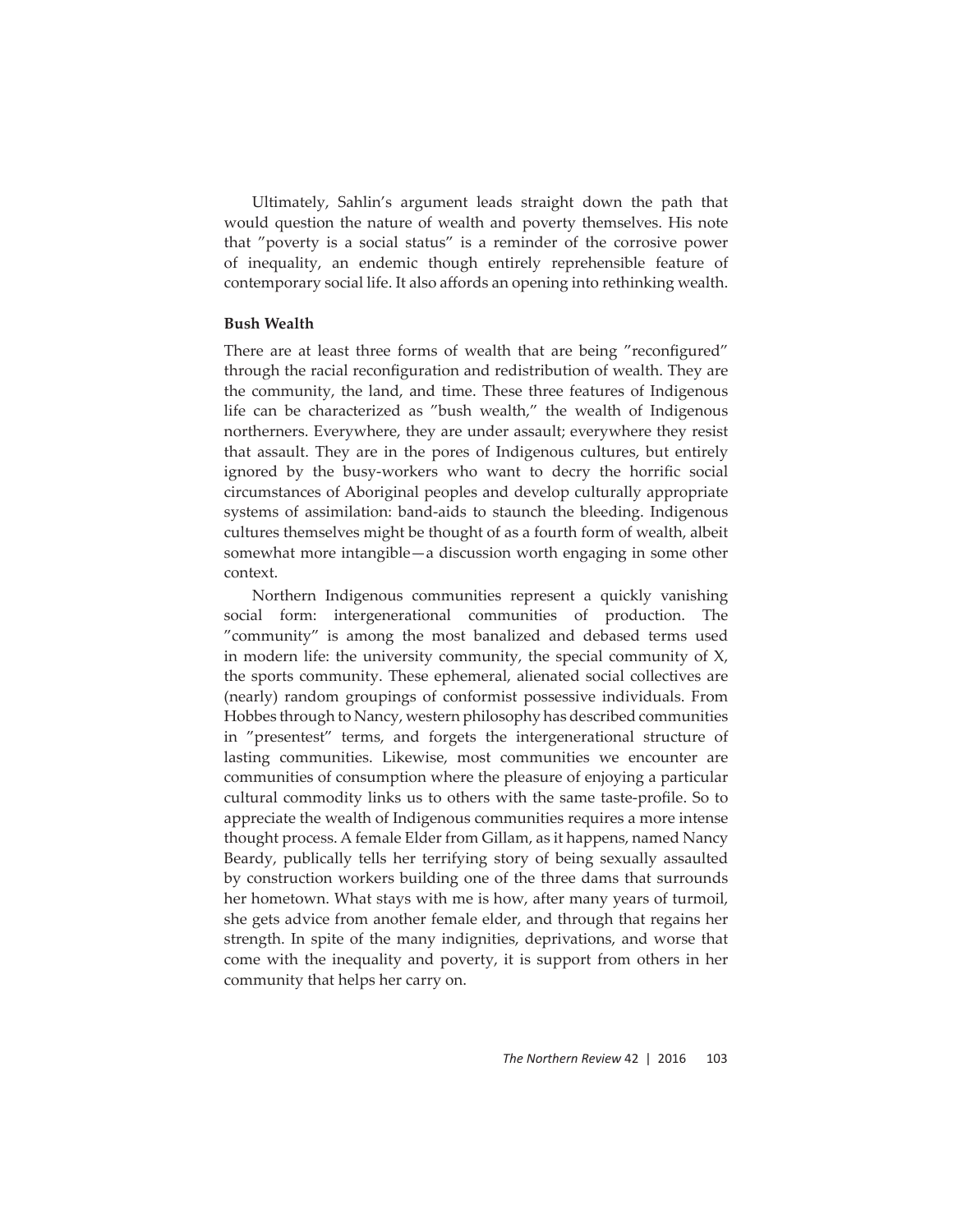Intergenerational communities of production allow for idiosyncratic individualism (that is, "character": there are more "characters" in most northern Indigenous communities than in any of the cookie-cutter suburbs that apparently prize individualism but never practice it), and allow for support networks, sympathy, empathy, tough love, an intimate knowledge of the strengths and weaknesses that flow down a family line through generations. Friendships and enmities, alliances and oppositions, jealousies and respects circulate across generations.

The *Inninew* seven generations teaching that I recently heard from Ron Cook in Thompson, Manitoba, does not look seven generations into the future, but rather thinks of the self as a middle generation, inheriting from parents, grandparents, and great-grandparents and passing values and knowledge to children, grandchildren, and great-grandchildren. That is, it is an embodied seven generations that can exist within living memory: the "I" that might have met a great-grandparent and may live long enough to meet a great-grandchild. Compared to such forms of community, we fans of *The Simpsons* or M.I.A. barely register.

Communities built upon these foundations are a form of wealth. This is a form of wealth that capitalism seeks to ruthlessly destroy. Communities, particularly those tied to land but in any meaningful form, are anathema to a form of wealth that depends upon a workforce mobile enough to move to where the latest productive centres are. Capitalism must disperse existing communities that are located inconveniently for its productive exigencies, and must concentrate people in areas where the growth cycle demands a new form of production. Bonds between people can form an obstacle to capital accumulation. Communities allow people to share, to survive without going to where the logic of capital needs them. The hollowing out of community is one of the great themes of the modern era. It is a reconfiguration of a form of wealth and it is taking place and being resisted now in Indigenous communities in northern Canada.

A second form of the wealth of northern Indigenous communities is their land base. This is particularly true where the water is still drinkable, where wildlife is still comparatively plentiful: in those places the land still provides. This is the critical "means of subsistence" that Marx wrote about. Indigenous intergenerational communities of production are based upon an intergenerational relationship to the land. People have stories about their great-grandparents or ancient ancestors; know where gravesites or sacred places or hunting or gathering or fishing grounds are to be found; and return to places that have layers of meaning for their families. A clean land means that instead of drinking water from bottles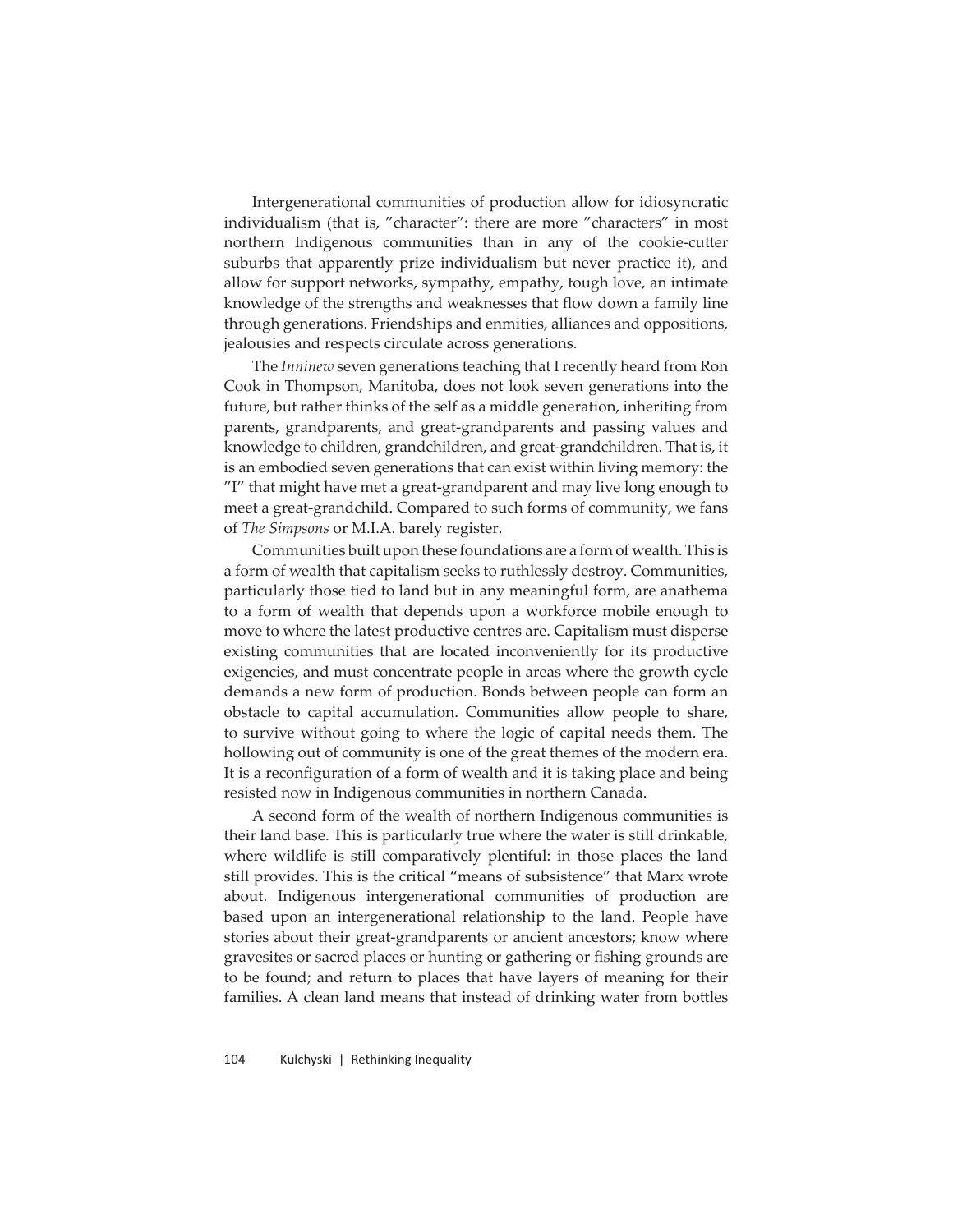with pictures of glaciers on them, one can drink water that actually comes from glaciers. A clean land means eating fresh, "organic" wild meat and fish: expensive delicacies for the southern palate that are everyday meals for many Indigenous northerners.

The land is also a healing place. Most northern Indigenous communities have land-based programs, sometimes for people with addictions or with issues around criminal justice, or for youth. Somehow the beauty and tranquility of the land, or the lifestyle associated with being on the land, works to ease the troubles of those who reach the point where they need it.

Again, capitalism as a structure demands that ties to any particular land be severed so that people will be mobile as workers, so that people will not have any ability to create their own subsistence and will rely on the wage economy, so that, finally, the land itself will be available as a source of capital-wealth by being an agricultural or resource base. All that is sacred or beautiful on the land must fall prey to the bulldozer as quickly as possible, in the logic of the dominant order. The great struggles taking place all across northern Canada around land use are all versions of this grand historic, but not inevitable, process of severing people from the land and using land as a source of capital wealth. The Indigenous North in Canada has been an intensifying site of this particular struggle over the last century and a half—the struggle is far from over, but the attention and support given to it will have to come outside the logic of the usual inequality discussions.

Finally, a third form of bush wealth comes in the form of time. This turns us back to Sahlins's essay (and to E.P. Thompson's), and the argument that hunters actually had more leisure time than most people living in the contemporary era. It is my view that in bush cultures, that is, among hunting peoples, the very boundary between what is called "work" and what is called "leisure" is difficult to sustain. The quality and nature of "work" among Indigenous bush people is actually purchased for enjoyment as "leisure" by non-Indigenous people—often by the conventionally wealthy these days. To sit by a fishing hole in the ice, to travel upriver by jet boat waiting to spot a caribou, to tell a grandchild a story, to set up a camp, to patiently scrape a hide: all of these activities have elements of work and leisure associated with them. The very foundational categories of economics begin to fall away the closer we get to the bush mode of production—including the concept of wealth itself.

Perhaps the most important form of wealth anyone can have is time: time to philosophize, to rest, to undertake tasks at one's own pace, to spend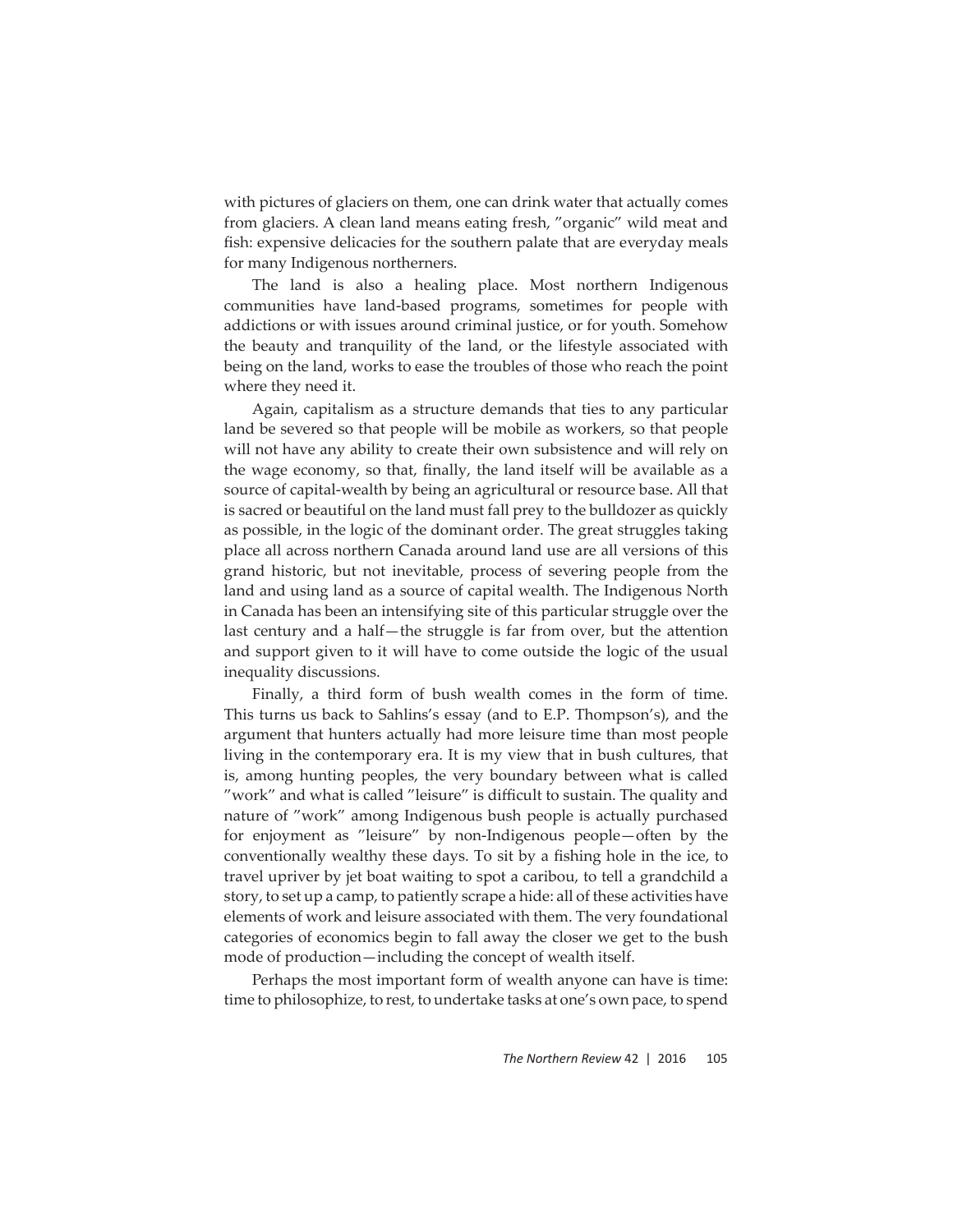with family and friends, to idle away. Compared to time, bank accounts and piles of things—the markers of wealth in the dominant culture—seem trivial, even frivolous. The time of the hunter, the wait, the expansions and contractions, the intense moment of the kill, this is a temporality barely, if at all, understood by modernity. It is within the parameters of this time that Indigenous peoples crafted their rich cultures; their layered, complex narratives; their profoundly respectful ethical systems; their relationships to each other, to the land, to all creation.

This structure of temporality cannot co-exist with contemporary capitalism, which cannot have a portion of the population living according to the rhythm of the land, in charge of itself. Clock time must be imposed, presupposed, assumed, everywhere asserted. Without clock time and its associated serial temporal logic, according to the dominant order there is only chaos. Time must be structured so production and leisure/ consumption are rigorously separated. So they can be measured. And production can be increased. And increased. And increased.

Inninew/Inninewak (Cree) and Anishinabwe peoples have a concept, variously spelled as, for example, *pimatisiwin*. Pimatisiwin means, roughly, "the good life." Here the ethical good life is conflated with the happy life (rather than the injunction to be good as self-sacrificing). The concept of pimatisiwin comes from and expresses a world of generalized wealth: the wealth of bush peoples, a wealth casually ignored in the endless rush to "develop" the North. At the Ryoanji Temple in Kyoto, Japan, an ancient stone wash basin, perhaps from the seventeenth century, is inscribed with the words "I learn only to be contented," a Zen concept implying "the one who does not learn to be contented is spiritually poor even if he is materially wealthy." Something of this is also conveyed in the concept of *pimatisiwin*.

### **Inequality in Indigenous Northern Canada**

This rather abstract argument has too many "real world" implications. But at a minimum, it means that when inequality is discussed in relationship to the North, the core of the conversation should not be about wage disparities between the owners of businesses and the workers. This is indeed an issue, but only, or largely, for the growing non-Aboriginal population of the provincial and Far North of Canada. For Indigenous people, inequality is not about disparities of capital or income. Rather, the issue is about how a way of life not adequately captured by any statistical model is under attack from all sides: from the business interests that lust for untrammelled control of the land, to state interests that want to produce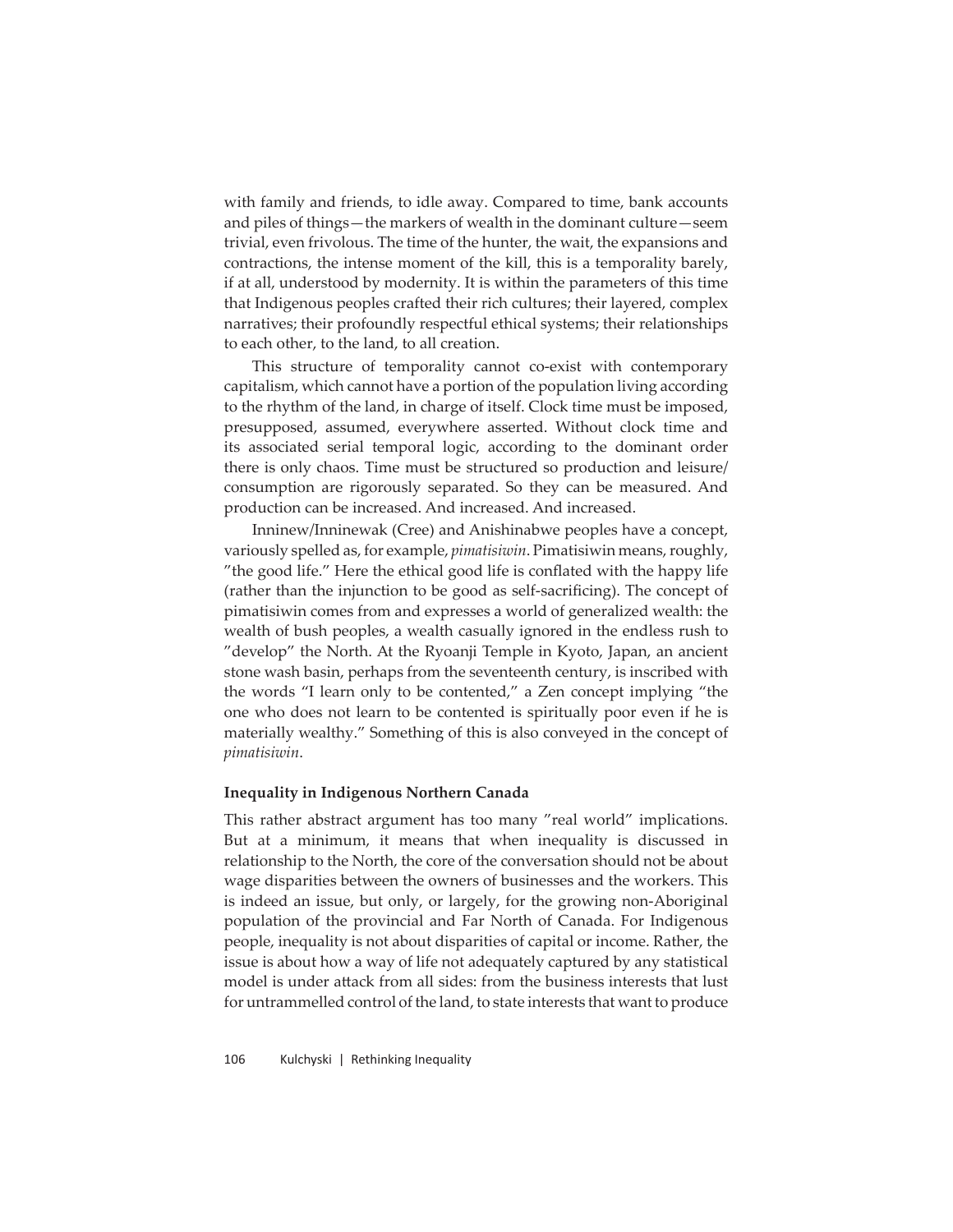a population of docile bodies that behave like all the other docile bodies, to popular culture that demands its products be desired, to the systems of temporality and spatiality within which all the institutions—even those that desire healing or education or the administration of justice—operate.

Inequality in the North, in this sense, is really about unequal access to decision-making power. The conference rooms in which land allotments are parcelled out to industry, the board rooms in which decisions are made about which of those allotments will be probed and prodded to determine whether or what resources they may hide, the legislative systems and actors who decide how and when and by whom these rooms will be occupied—these are the rulers of a colonial inequality that reproduces itself every day in contemporary Canada.

A policy framework concerned with inequality in the conventional sense will therefore remain profoundly misguided in its application to the North and will, in fact, sit comfortably on the colonial side of the social divide. It is not that inequality is not an urgent problem globally. It is. And it must be urgently addressed. But in the North, a struggle against inequality can become another excuse to destroy the forms of wealth that do exist and that continue to be underestimated.

It is worth remembering here that the infamous White Paper (or Statement of the Government of Canada on Indian Policy, 1969) by Trudeau the First was, in fact, a policy aimed at reducing inequality. It was a policy in part inspired by the United States civil rights movement of the early 1960s. It was a social justice initiative. And it was soundly and convincingly rejected by a generation of Aboriginal leaders, who viewed prior occupancy and the fact that Canada was their cultural homeland as a basis for positive difference, first characterized as the concept of "citizens plus" and then understood as Aboriginal and treaty rights. Indigenous people in Canada, including and perhaps especially in the North, have not been first and foremost concerned with equality rights, but rather with cultural difference reflected in the doctrine of Aboriginal rights.

Yes, there is real poverty in Indigenous communities. There is appalling and overcrowded housing, poor infrastructure, food insecurity, joblessness, social dysfunction, poverty, and misery. Destroying the strengths that do exist—the hunting families, the Elders, the land base, the community as a community, the way of life—will not alleviate the problems. These strengths of northern life are what separate Indigenous communities from being entirely impoverished. They continue to be misunderstood and underappreciated. Any social program that does not start from this understanding will likely end up attacking and destroying